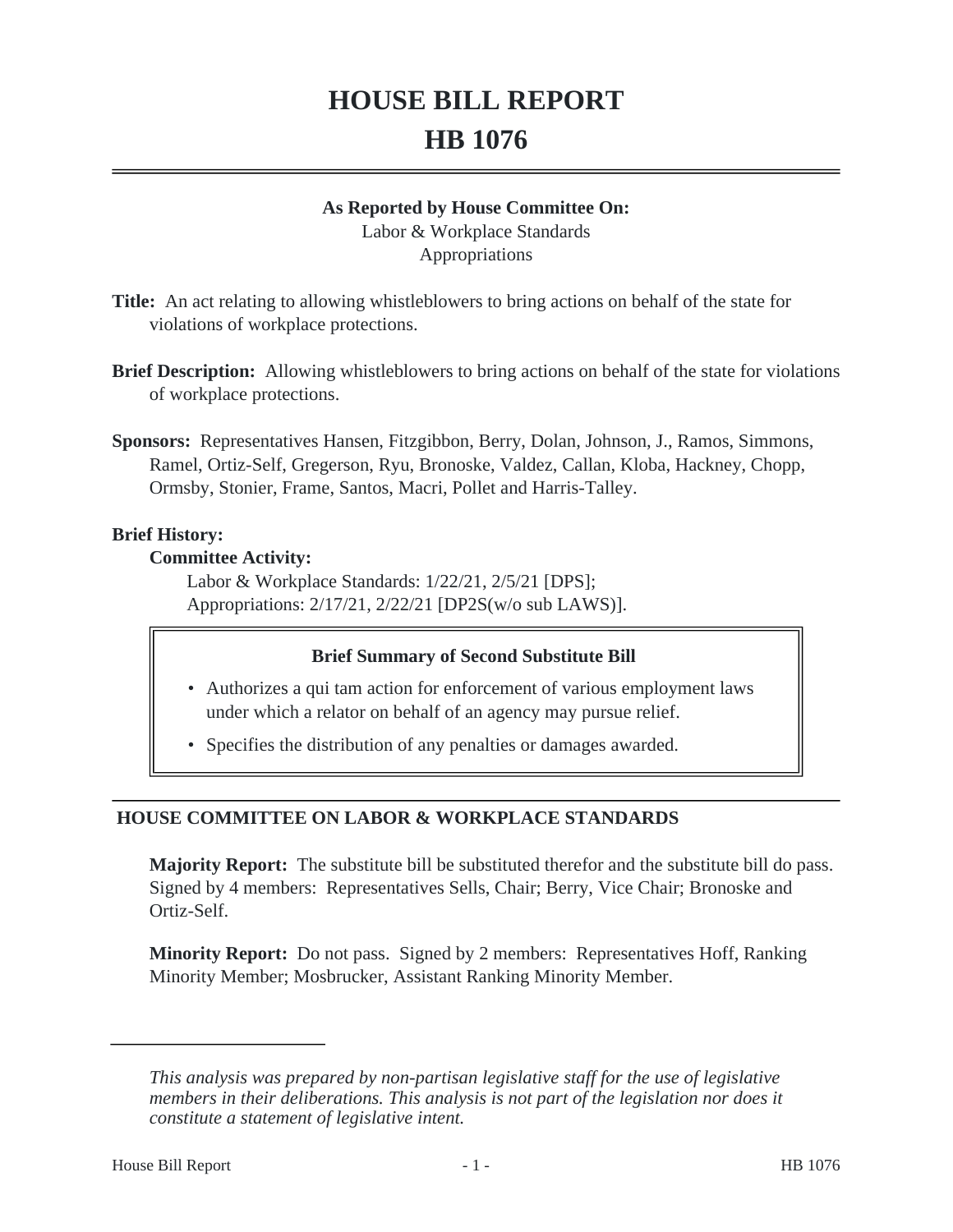**Staff:** Lily Smith (786-7175).

## **Background:**

Multiple state laws provide protections for employees and contain various mechanisms to enforce the protections. Administrative remedies include civil penalties and recovery of back wages.

#### Wages.

Wage laws include the Minimum Wage Act and the laws relating to prevailing wage. The Wage Payment Act (WPA) authorizes an employee to file a wage complaint with the Department of Labor and Industries (Department) regarding a failure to pay minimum wage or overtime, a failure to pay contracted-for wages, and other wage claims. The Department may obtain wages and interest for an employee and may order the employer to pay a civil penalty if the violation was willful. Under prevailing wage laws, the Department may also obtain wages and assess a civil penalty for a failure to pay prevailing wages.

Other wage laws include provisions on health care facility employee overtime and seasonal labor provisions.

#### Safety.

The Washington Industrial Safety and Health Act (WISHA) authorizes, and in some cases requires, a civil penalty be imposed on an employer for violation of safety and health standards.

Under the WISHA, an employer may request a consultation, during which time no penalties may be imposed. Other laws specific to certain industries, such as late-night retail establishments and health care settings, are enforced under the WISHA.

#### Leave.

Leave laws include paid sick leave and military family leave. The Department may assess penalties for violations of these laws and may also order a reinstatement of hours or compensation under paid sick leave.

#### Discrimination.

If an employer discriminates against an employee based on a protected-class status, the Washington State Human Rights Commission (Commission) may order back pay, hiring, reinstatement, and other remedies.

#### Other.

The Industrial Welfare Act contains a number of standards, such as the Family Care Act and child labor laws. It is also the authority for the Department's rules on meals and rest breaks. Other employment laws include regulation of farm labor contractors and laws protecting health care employee whistleblowers.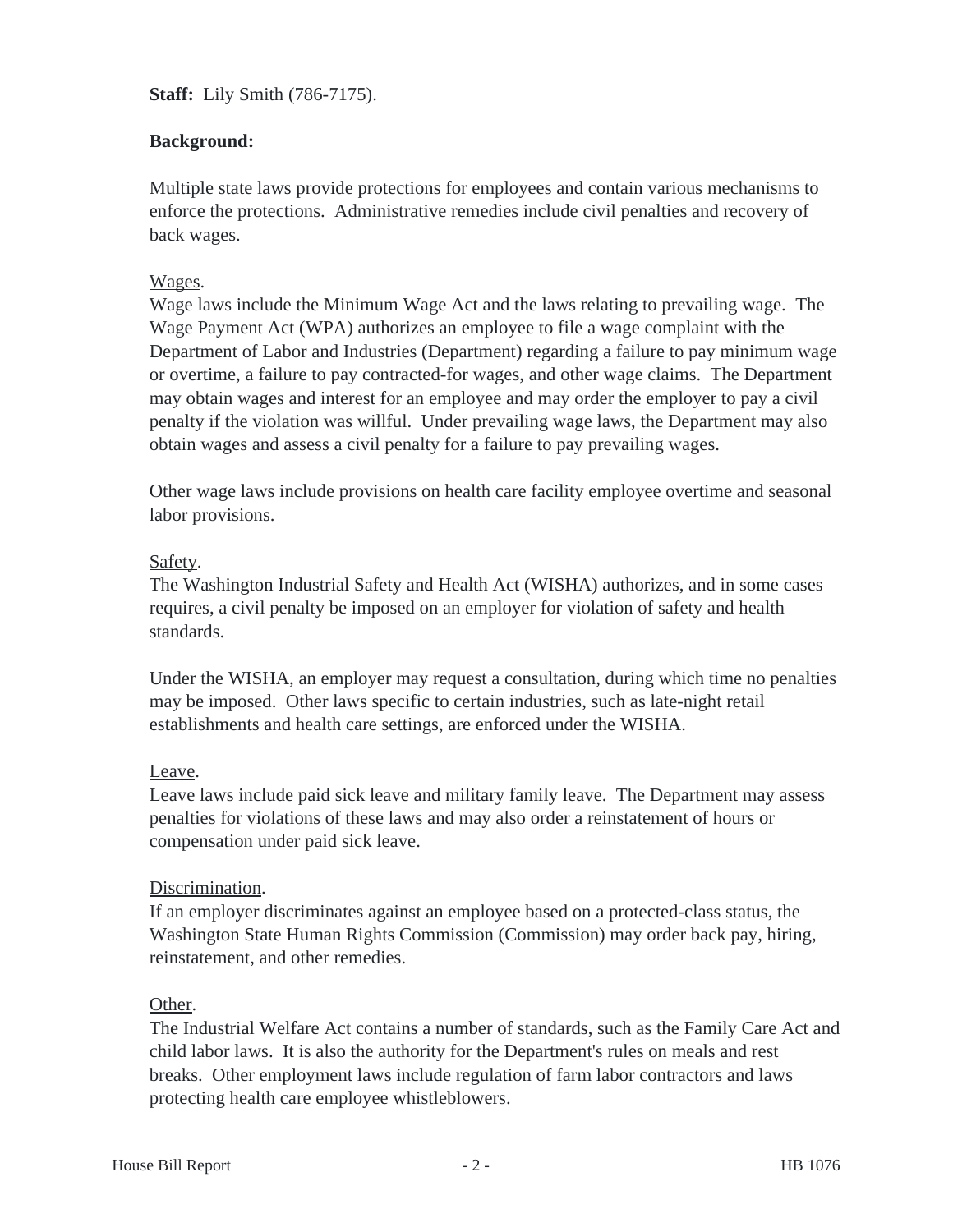## Medicaid Fraud False Claims Act.

The Medicaid Fraud False Claims Act (MFFCA) authorizes a person, the relator, to bring an action, known as a qui tam action, to seek a civil penalty for Medicaid fraud. The relator must serve a copy of the complaint on the Attorney General (AG), who may intervene in the action. The relator receives a percentage of any penalty, with the percentage depending on whether the AG intervened and other factors, and attorneys' fees and costs.

#### **Summary of Substitute Bill:**

The Worker Protection Act is established, under which a qui tam action is authorized for violations of employment laws.

## Qui Tam Action Authorized.

Aggrieved persons, whistleblowers, or their designated representative entity may bring a qui tam action as a relator for any relief the specified state agency (agency) may seek, including penalties and damages, subject to the same conditions and limitations that apply to the agency.

A qui tam action may be brought to enforce the following laws and all associated rules enforced by the Department:

- the Minimum Wage Act;
- laws relating to the payment of wages, including the WPA, and wage rebate laws;
- prevailing wage;
- health care facility employee overtime;
- the WISHA, and other safety laws enforced under the WISHA, including standards for late night retail establishments;
- leave laws, including military family leave and paid sick leave;
- laws relating to gender equal pay and advancement opportunities;
- laws relating to agricultural labor and farm labor contractors; and
- laws granting the authority to the Department for meal and rest break rules and which contain other labor standards.

Also included are the Washington Law Against Discrimination and the health care employee whistleblower retaliation protection law, enforced by the Commission.

No qui tam action may be brought:

- if the employer demonstrates that the agency already resolved the merits of the violation;
- in general, with respect to a license, variance or permit, or for specified violations, such as violations of posting or reporting requirements; or
- with respect to WISHA, for any violation that is included within the scope of a consultative visit by the Department.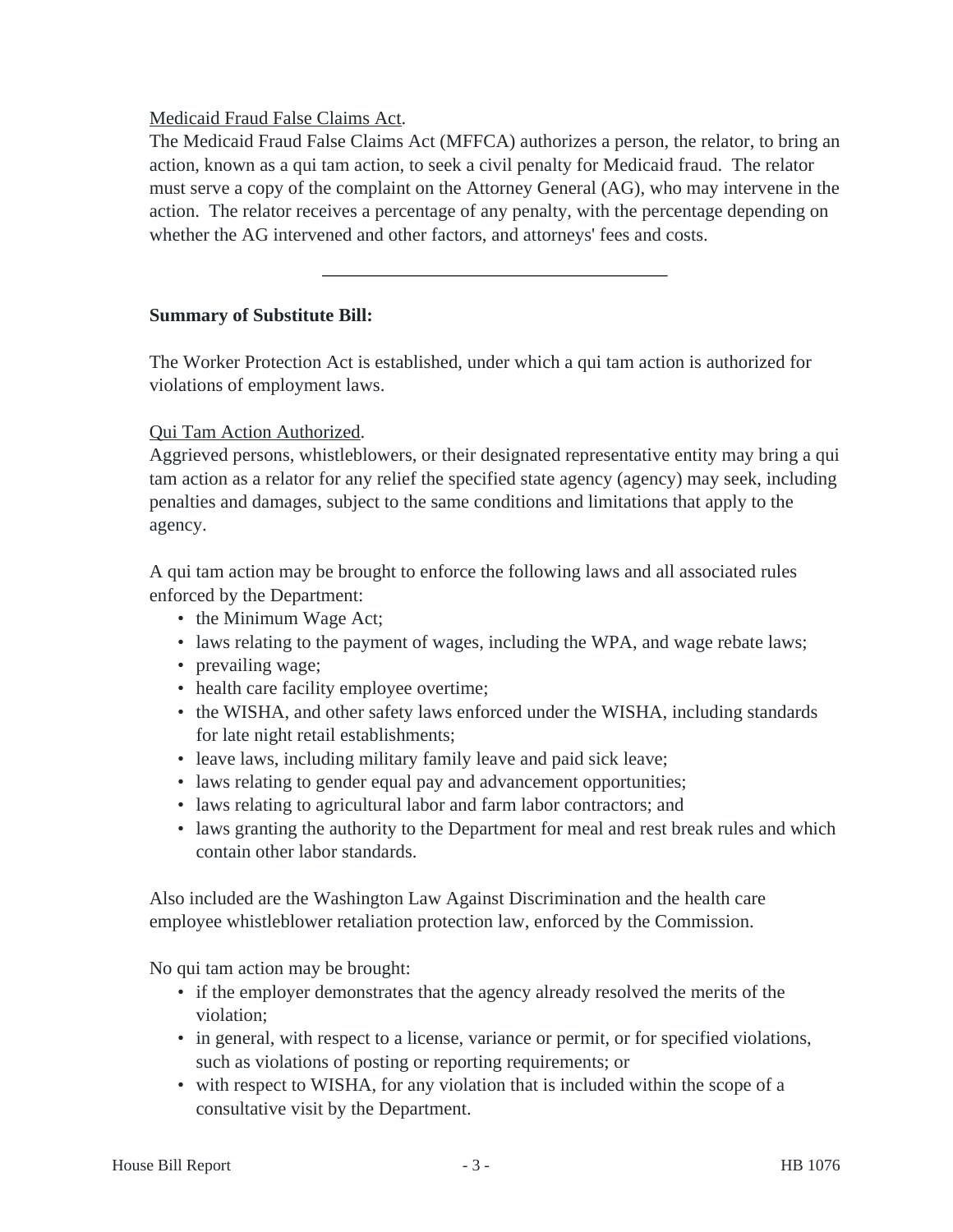The right to bring an action may not be impaired by a private agreement. A qui tam action is a public action and does not preclude an action by an individual, but a court shall offset any award in one action by the amount paid to the same employee in another action.

#### Qui Tam Process.

#### *General*.

A relator must first give the agency and employer notice of the claim. The agency is subject to timeframes for its decisions regarding its role, any investigation, and notice to the relator. The relator may commence the qui tam action if the agency does not investigate or make a determination within those timeframes. The relator is then also subject to timeframes for bringing the action.

Once a qui tam action has commenced, the agency may intervene under certain conditions and assume primary responsibility. The agency and the AG may take certain actions to prevent representation by a particular attorney in a qui tam action.

#### *Settlements*.

As part of its investigation, the agency may attempt to settle the violation. If the settlement provides not less than 100 percent of any wrongfully withheld wages or benefits, including interest, the settlement precludes further claims for the same wages or benefits.

The relator and the AG receive various notice and opportunities to be heard if the agency proposes to settle or dismiss the action after intervening. If the relator proposes to settle a qui tam action, the settlement must be submitted to the agency and to the AG.

A standard is provided for court approval of settlements or dismissals.

#### Distribution of Awards.

Any penalty amounts recovered are distributed as follows: (1) if the agency does not intervene, 40 percent to the relator and 60 percent to the agency; and (2) if the agency intervenes, 20 percent to the relator and 80 percent to the agency. Penalties received by the relator must be equitably distributed to the aggrieved parties, subject to review by the agency, except that the relator is entitled to a proportionate service award.

A relator that prevails is entitled to reasonable attorneys' fees and costs.

Any damages recovered must be distributed to the aggrieved employees.

#### Retaliation.

Retaliation against an employee for involvement in a qui tam action is prohibited. Remedies for retaliation are specified, including a qui tam action.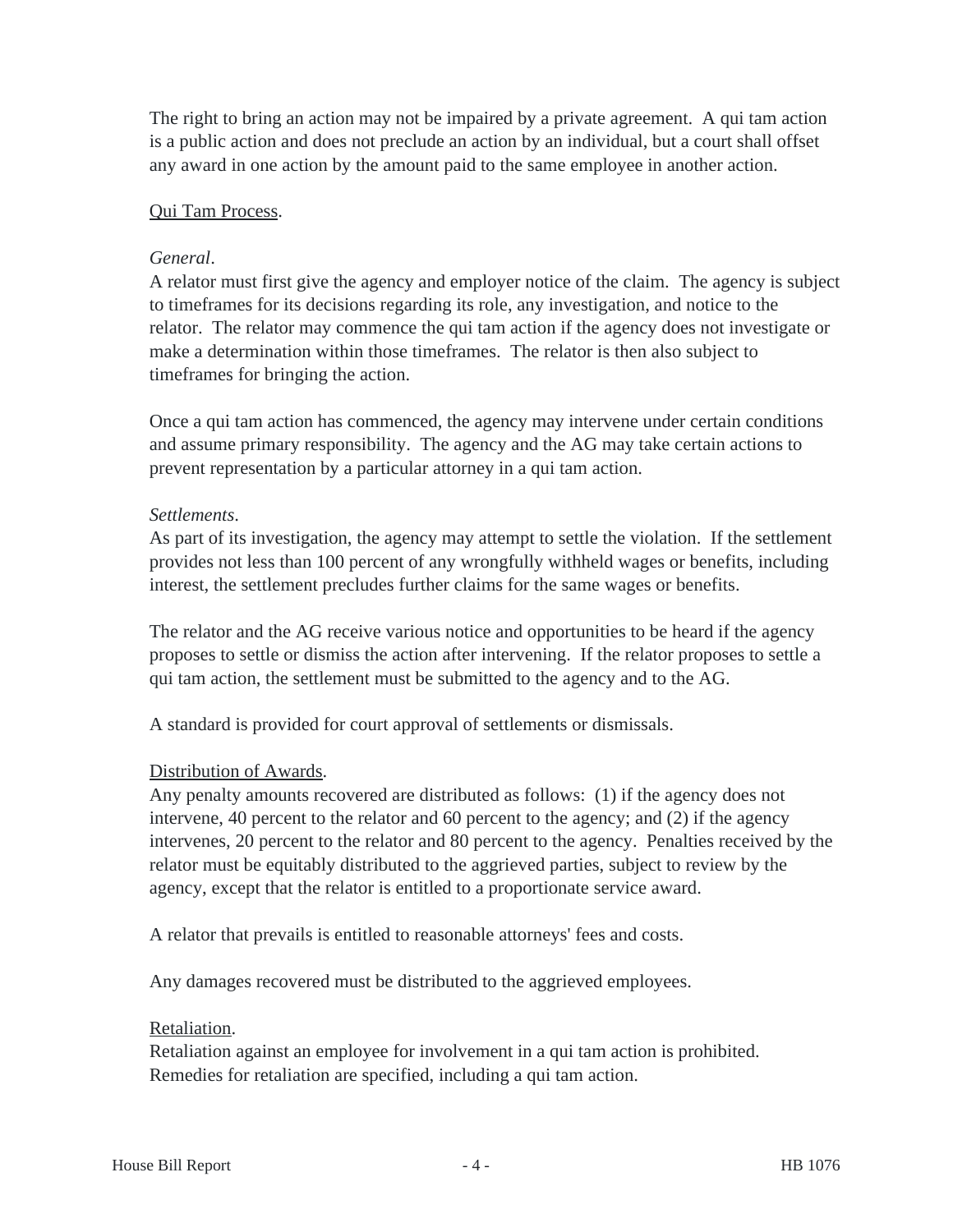## **Substitute Bill Compared to Original Bill:**

The substitute bill:

- specifies that a qui tam action may be brought to enforce the rules of each specified law as well as the underlying law;
- specifies that both administrative enforcement and civil action authority may be available to an agency or relator;
- provides timeframes for the relator to provide notice to the agency, commence a qui tam action, and add any other violations to the action;
- specifies that the statute of limitations for a qui tam claim is tolled from the earlier of the date the notice is filed with the agency or the agency begins an applicable investigation;
- specifies that agency resolution of the merits of a violation, not a particular type of determination, precludes a qui tam action;
- specifies that provisions related to agency resolution and the availability of a qui tam action are based on each alleged violation, not general actions;
- specifies that a court must offset restitution or damages paid to an employee by that paid in another action;
- removes the law relating to safety for underground workers as a law that may be enforced under a qui tam action;
- changes the timeframe for expedited agency investigations of qui tam retaliation from 30 to 90 days; and
- removes the new accounts for receipts of penalties and instead directs that penalties be deposited in accordance with the laws under which they are assessed.

## **Appropriation:** None.

**Fiscal Note:** Requested on January 12, 2021.

**Effective Date of Substitute Bill:** The bill takes effect 90 days after adjournment of the session in which the bill is passed.

## **Staff Summary of Public Testimony:**

(In support) While many workers' conditions do not meet the legal standard, there is a fear of retaliation for making a complaint, and state enforcement resources are insufficient. Current workplace laws do not provide the protection they were intended to provide, so another pathway is needed. Worker issues have been exasperated under the COVID-19 pandemic, and certain populations have been impacted more than others. People want to be able to keep their jobs and provide for their families, but they are subjected to overlapping layers of risk. Workers should be able to stand up for themselves. The increased use of arbitration agreements increases the need for this process. Workplace protections were created for private attorneys to enforce, but now there are roadblocks to that enforcement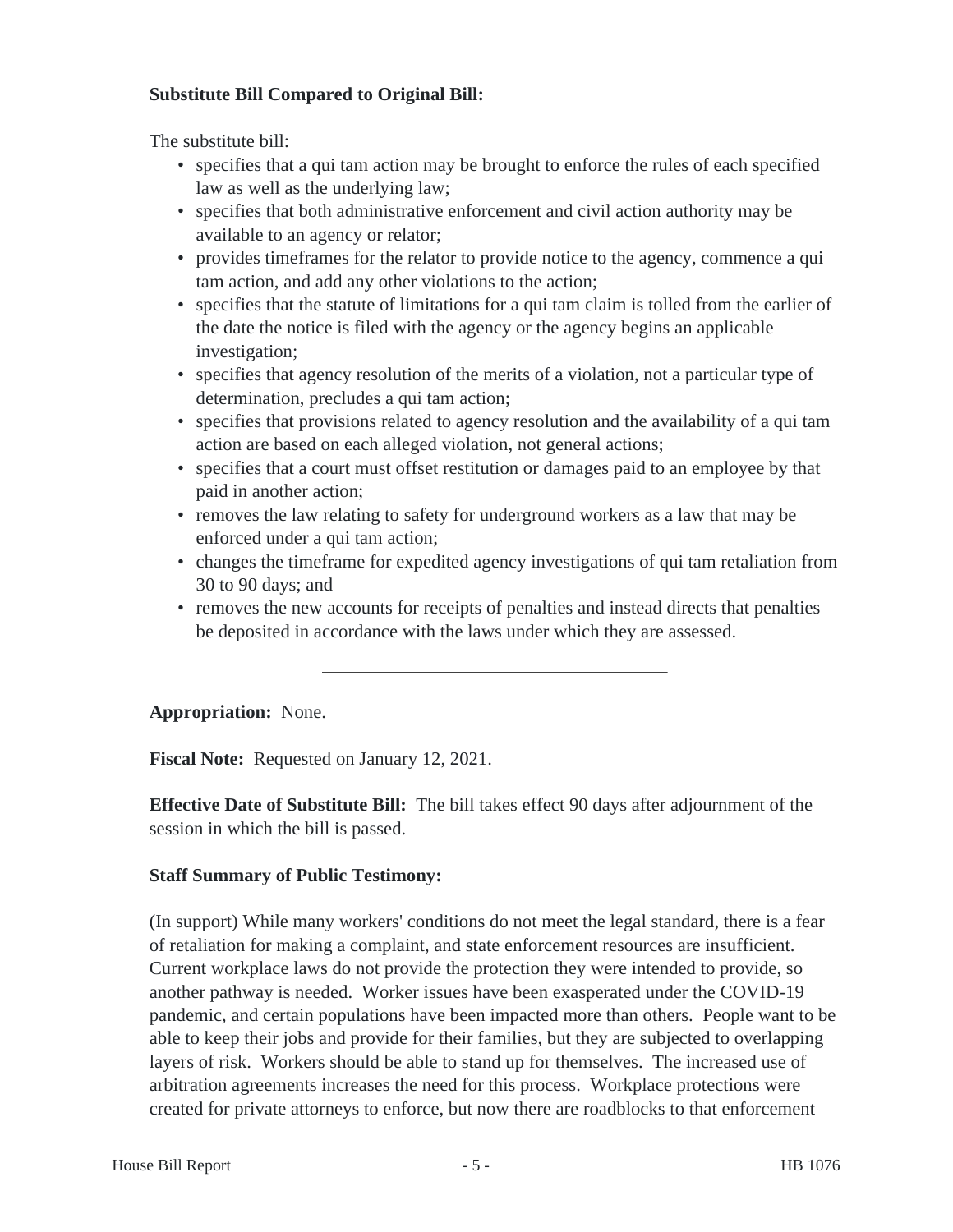that the bill is needed to clear. This bill makes it easier to enforce existing standards, especially in situations where one employee is better situated to bring an action for their more vulnerable coworkers. Opposition to the bill is essentially opposition to complying with the law. The qui tam model is not new, and can be carefully calibrated to avoid issues with existing tools. The federal qui tam law provides an example of a good balance that has saved significant taxpayer money. Qui tam actions benefit from specialization and experience. The bill should also support community enforcement.

(Opposed) The existing workplace laws already have carefully crafted and balanced enforcement provisions that this bill would upend. Agencies already do a very good job with enforcement. Workers under arbitration agreements already have a remedy. Anyone would be able to expose employers to liability regardless of whether the employees wanted the action. The nature of the qui tam process is problematic, as the existing example in California shows. These actions are not brought due to a lack of government enforcement, and can be brought for technical violations with severe financial consequences. The bill lacks several important elements of the federal qui tam law, and provides no real gatekeeping for these actions. The relationship between enforcement in the bill and existing law is unclear, such as how it would work with agency processes. The bill creates an unconstitutional delegation of the enforcement obligations of the state and incentivizes predatory entities. The bill would enrich trial lawyers more than it would benefit employees, and would put Washington businesses at a disadvantage in an already difficult time, particularly small businesses. The scope is far too broad and there is no real due process for employers. Consequences can include employer bankruptcy and a loss of jobs.

**Persons Testifying:** (In support) Representative Hansen, prime sponsor; Rachel Lauter, Clare Thomas, and April Frazier, Working Washington; Kelvin Encarnacio, United Food and Commercial Workers 21; Kasi Perreira and Sybill Hyppolite, Washington State Labor Council; Agustin Lopez; Jane Hopkins, Service Employees International Union Healthcare 1199NW; Sheallea Allen, Pride at Work; David Engstrom, Stanford Law School; Julia Barcott; and Hardeep Rekhi, Rekhi and Wolk Attorneys.

(Opposed) Jim King, Independent Business Association; Robert Battles, Association of Washington Business; Tim O'Connell, Stoel Rives LLP; Dan Spurgeon, Martens and Associates; Derek Bishop, Washington Defense Trial Lawyers; Tom Manzo, Liability Reform Coalition; Tom Kwieciak, Washington Construction Industry Council; Kyle Levine, Alaska Airlines; and Lisa Thatcher, Washington State Hospital Association.

**Persons Signed In To Testify But Not Testifying:** None.

# **HOUSE COMMITTEE ON APPROPRIATIONS**

**Majority Report:** The second substitute bill be substituted therefor and the second substitute bill do pass and do not pass the substitute bill by Committee on Labor & Workplace Standards. Signed by 17 members: Representatives Ormsby, Chair; Bergquist,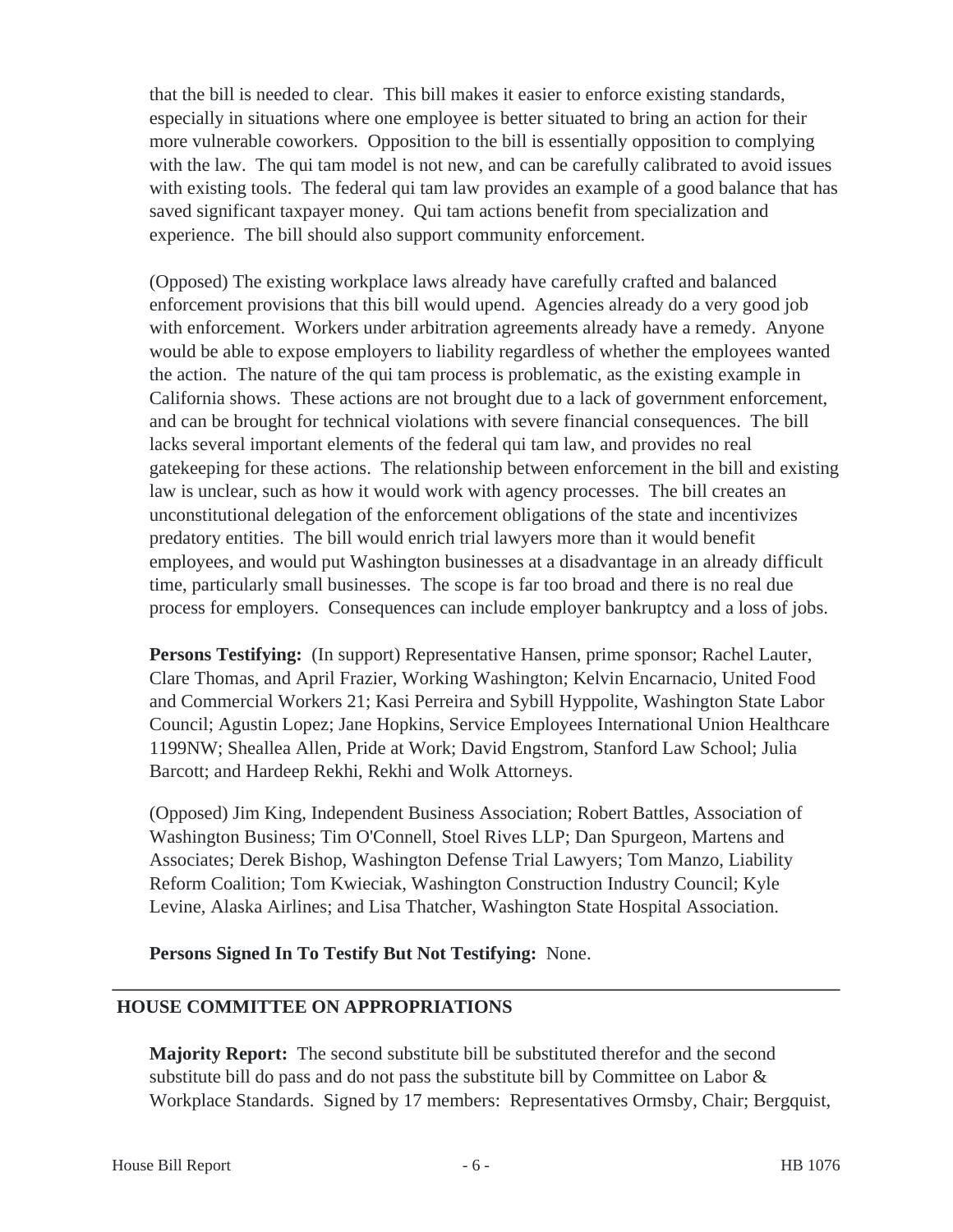Vice Chair; Gregerson, Vice Chair; Macri, Vice Chair; Chopp, Cody, Dolan, Fitzgibbon, Frame, Hansen, Johnson, J., Lekanoff, Pollet, Ryu, Senn, Stonier and Sullivan.

**Minority Report:** Do not pass. Signed by 16 members: Representatives Stokesbary, Ranking Minority Member; Chambers, Assistant Ranking Minority Member; Corry, Assistant Ranking Minority Member; MacEwen, Assistant Ranking Minority Member; Boehnke, Caldier, Chandler, Dye, Harris, Hoff, Jacobsen, Rude, Schmick, Springer, Steele and Tharinger.

**Staff:** Heidi Cao (786-7157).

# **Summary of Recommendation of Committee On Appropriations Compared to Recommendation of Committee On Labor & Workplace Standards:**

The second substitute bill prohibits bringing a qui tam action solely for a recordkeeping violation.

The following are removed as laws that may be enforced under a qui tam action. Laws relating to:

- seasonal labor:
- safety in health care settings;
- safety in late night retail establishments;
- asbestos safety;
- military family leave;
- agricultural labor; and
- health care employee whistleblower retaliation protection.

The requirement that penalties distributed to an agency be used for enforcement and education is removed.

A severability clause related to receipt of funds and qualification of the state plan under federal Occupational Safety and Health Administration requirements is added.

A null and void clause is added.

## **Appropriation:** None.

**Fiscal Note:** Available.

**Effective Date of Second Substitute Bill:** The bill takes effect 90 days after adjournment of the session in which the bill is passed. However, the bill is null and void unless funded in the budget.

## **Staff Summary of Public Testimony:**